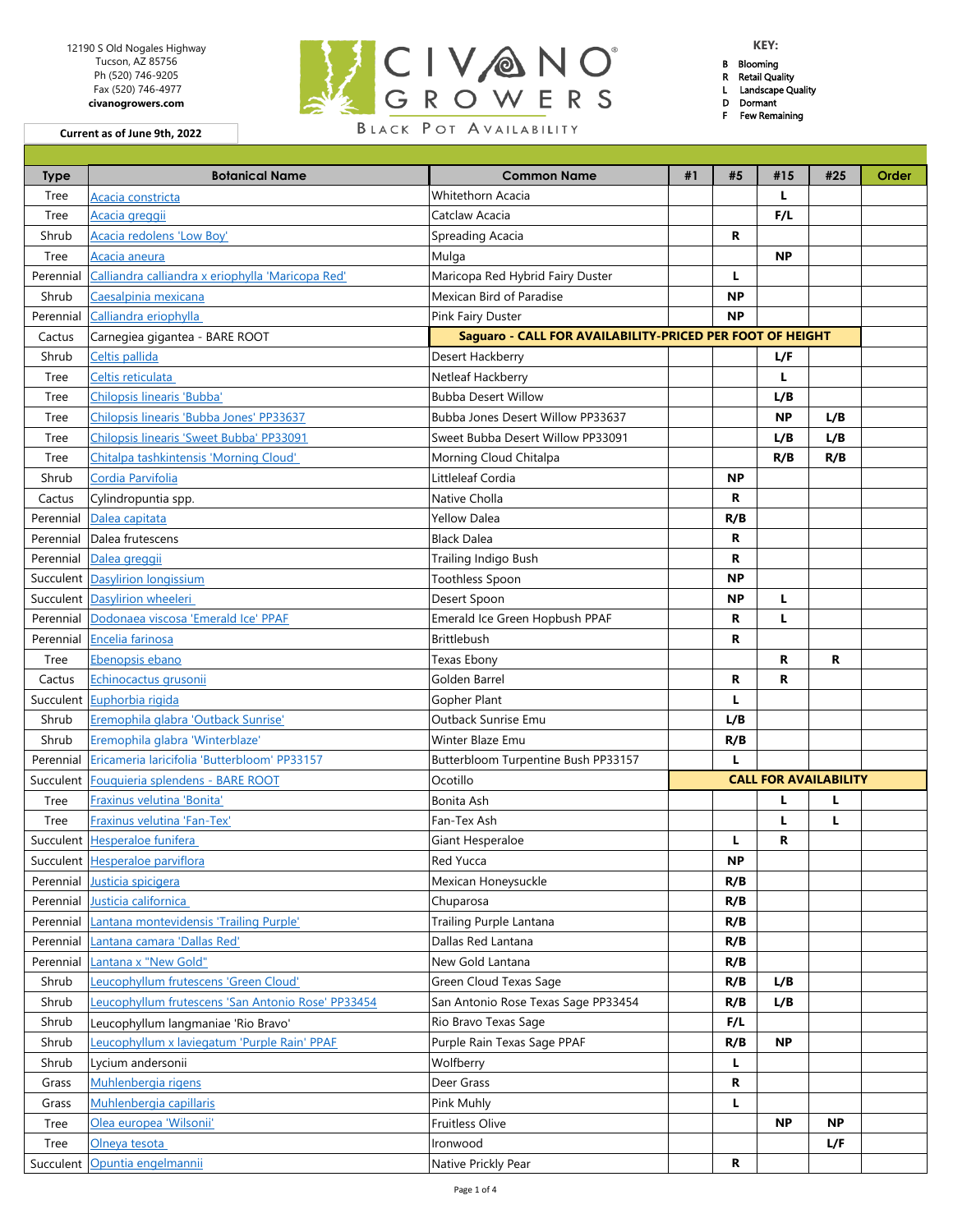| 12190 S Old Nogales Highway             |                        | <b>KEY:</b>                           |
|-----------------------------------------|------------------------|---------------------------------------|
| Tucson, AZ 85756<br>Ph (520) 746-9205   | KICIVANO               | Blooming<br>Retail Qu                 |
| Fax (520) 746-4977<br>civanogrowers.com | IGROWERS               | Landscap<br>Dormant<br><b>Few Rem</b> |
| urrent as of June 9th, 2022             | BLACK POT AVAILABILITY |                                       |

- B Blooming
- R Retail Quality L Landscape Quality
- D Dormant

F Few Remaining

**Current as of June 9th, 2022**

| <b>Botanical Name</b>                                    | <b>Common Name</b>                   | #1 | #5        | #15       | #25       | Order |
|----------------------------------------------------------|--------------------------------------|----|-----------|-----------|-----------|-------|
| Succulent Opuntia violacea                               | Purple Prickly Pear                  |    | R         |           |           |       |
| Parkinsonia microphylla                                  | Foothills Palo Verde                 |    |           |           | L         |       |
| Parkinsonia x hybrid 'Desert Museum'                     | Desert Museum Palo Verde             |    |           | L         | L         |       |
| Pinus eldarica                                           | Mondell or Afghan Pine               |    |           |           | F/R       |       |
| Pistacia lentiscus                                       | Mastic or Evergreen Pistache         |    |           | <b>NP</b> | F/L       |       |
| Pistacia x 'Red Push'                                    | Chinese Red Push Pistache            |    |           | L         | L         |       |
| Prosopis velutina                                        | Velvet or Native Mesquite            |    |           |           | <b>NP</b> |       |
| Prosopis hybrid 'Leslie Roy' PP23360                     | Leslie Roy Hybrid Mesquite PP23360   |    |           |           | L         |       |
| Punica granatum 'Wonderful'                              | Wonderful Pomegranate                |    |           | <b>NP</b> |           |       |
| Quercus virginiana x fusiformis 'Joan Lionetti' PP 27646 | Joan Lionetti Texas Live Oak PP27646 |    |           | <b>NP</b> | R         |       |
| Rosmarinus officinalis 'Hill Hardy'                      | Hill Hardy Upright Rosemary          |    | R         |           |           |       |
| Rosmarinus officinalis 'Huntington Carpet'               | Huntington Carpet Trailing Rosemary  |    | <b>NP</b> |           |           |       |
| Ruellia brittoniana                                      | Mexican Petunia                      |    | R/B       |           |           |       |
| Ruellia peninsularis                                     | Baja Ruellia                         |    | R/B       |           |           |       |
| Russelia equisetiformis                                  | Coral Fountain Grass                 |    | L/B       |           |           |       |
| Salvia greggii 'Radio Red' PP26362                       | Radio Red Salvia                     |    | R/B       |           |           |       |
| Sophora secundiflora                                     | Texas Mountain Laurel                |    |           | п         | L         |       |
| Succulent Stenocereus marginata                          | <b>Mexican Fencepost</b>             |    | <b>NP</b> | F/R       |           |       |
| Tecoma alata                                             | Orange Jubilee Tecoma                |    | R         |           |           |       |
| Tecoma stans 'Gold Star'                                 | Gold Star Tecoma                     |    | R         |           |           |       |
| Teucrium chamaedrys 'Prostratum'                         | Creeping Germander                   |    | R/B       |           |           |       |
| Ulmus parvifolia 'Drake'                                 | Drake Chinese Elm                    |    |           | L         | R         |       |
| Vauquelinia californica                                  | Arizona Rosewood                     |    |           | <b>NP</b> |           |       |
| Vigueria deltoidia                                       | Goldeneye                            |    | R         |           |           |       |
|                                                          |                                      |    |           |           |           |       |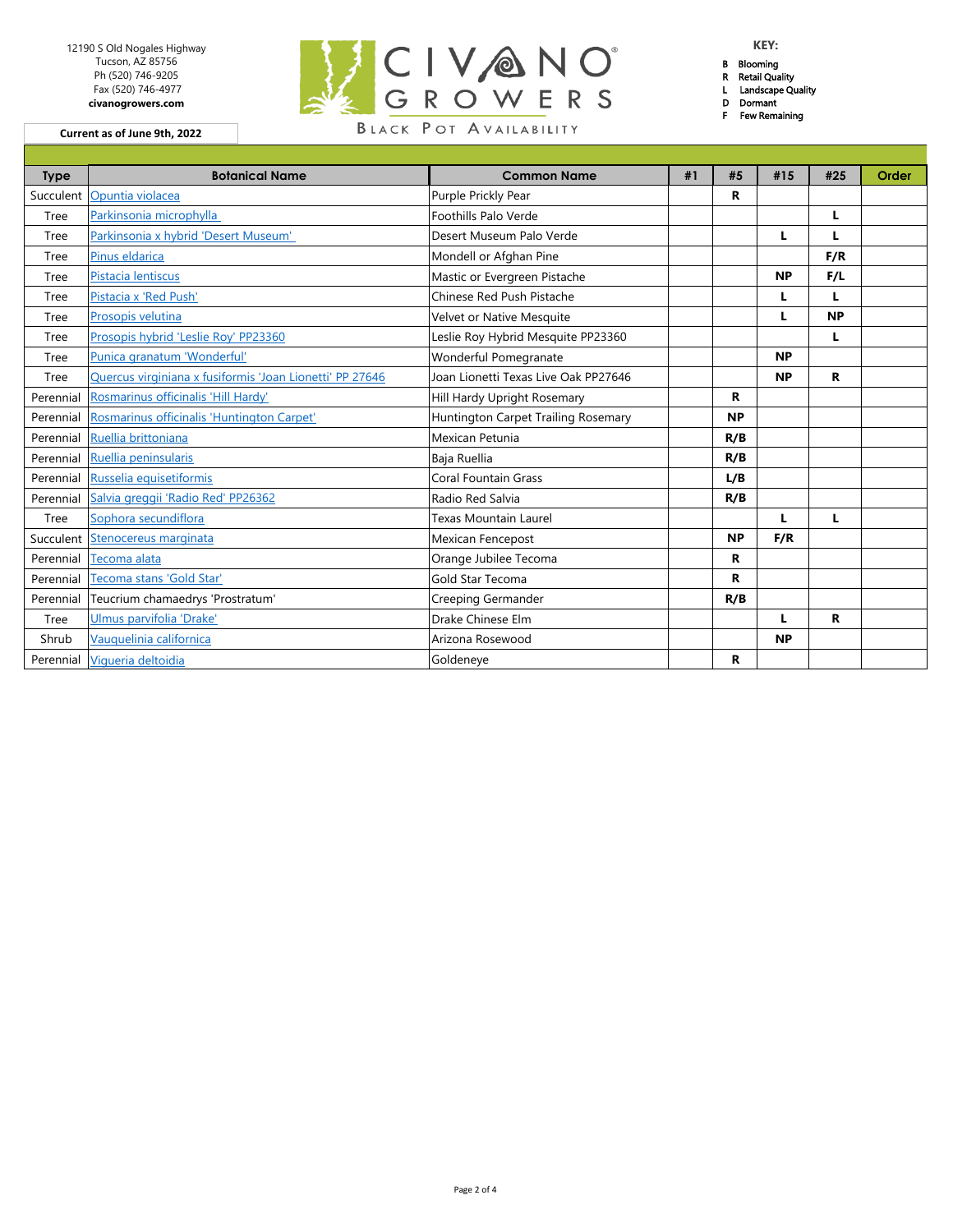12190 S Old Nogales Highway Tucson, AZ 85756 Ph (520) 746-9205 Fax (520) 746-4977 civanogrowers.com

**Current as of June 9th, 2022**



KEY:

- **B Blooming**
- **R Retail Quality**
- **L Landscape Quality**
- **F Few Remaining**

| <b>Large Trees</b> |                                                           |                                                     |           |     |      |       |
|--------------------|-----------------------------------------------------------|-----------------------------------------------------|-----------|-----|------|-------|
|                    | $200$ GALLON = 48" BOX                                    | $95$ GALLON = $36"$ BOX<br>$45$ GALLON = $30$ " BOX |           |     |      |       |
| <b>Type</b>        | <b>Botanical Name</b>                                     | <b>Common Name</b>                                  | #45       | #95 | #200 | Order |
| Tree               | Chilopsis linearis 'Sweet Bubba' PP33091                  | Sweet Bubba Seedless Desert Willow                  |           | F/R |      |       |
|                    | Chilopsis linearis " Bubba'                               | <b>Bubba Desert Willow</b>                          | <b>NP</b> |     |      |       |
| Tree               | Chitalpa tashkintensis 'Morning Cloud'                    | Morning Cloud Chitalpa                              | L/B       | R/B |      |       |
| Tree               | Ebanopsis ebano                                           | Texas Ebony                                         | R         |     |      |       |
| Tree               | <b>Fruitless Olive</b><br>Olea europea 'Wilsonii'         |                                                     |           | R   |      |       |
| Tree               | Parkinsonia x 'Desert Museum'<br>Desert Museum Palo Verde |                                                     |           | L/F |      |       |
| Tree               | Parkinsonia microphylla<br>Foothills Palo Verde           |                                                     |           |     |      |       |
| Tree               | Pinus eldarica                                            | Eldarica Pine                                       | L/F       |     |      |       |
| Tree               | Pistacia x 'Red Push'                                     | <b>Red Push Pistache</b>                            | <b>NP</b> | N/P |      |       |
| Tree               | <b>Prosopis velutina</b>                                  | Native Mesquite                                     |           | L   |      |       |
| Tree               | Quercus virginiana x fusiformis 'Joan Lionetti' PP27646   | Joan Lionetti Texas Live Oak                        |           | L/F | R    |       |
| Tree               | Vitex angus-castus 'Shoal Creek'                          | Shoal Creek Purple Chaste Tree                      | F/R       |     |      |       |